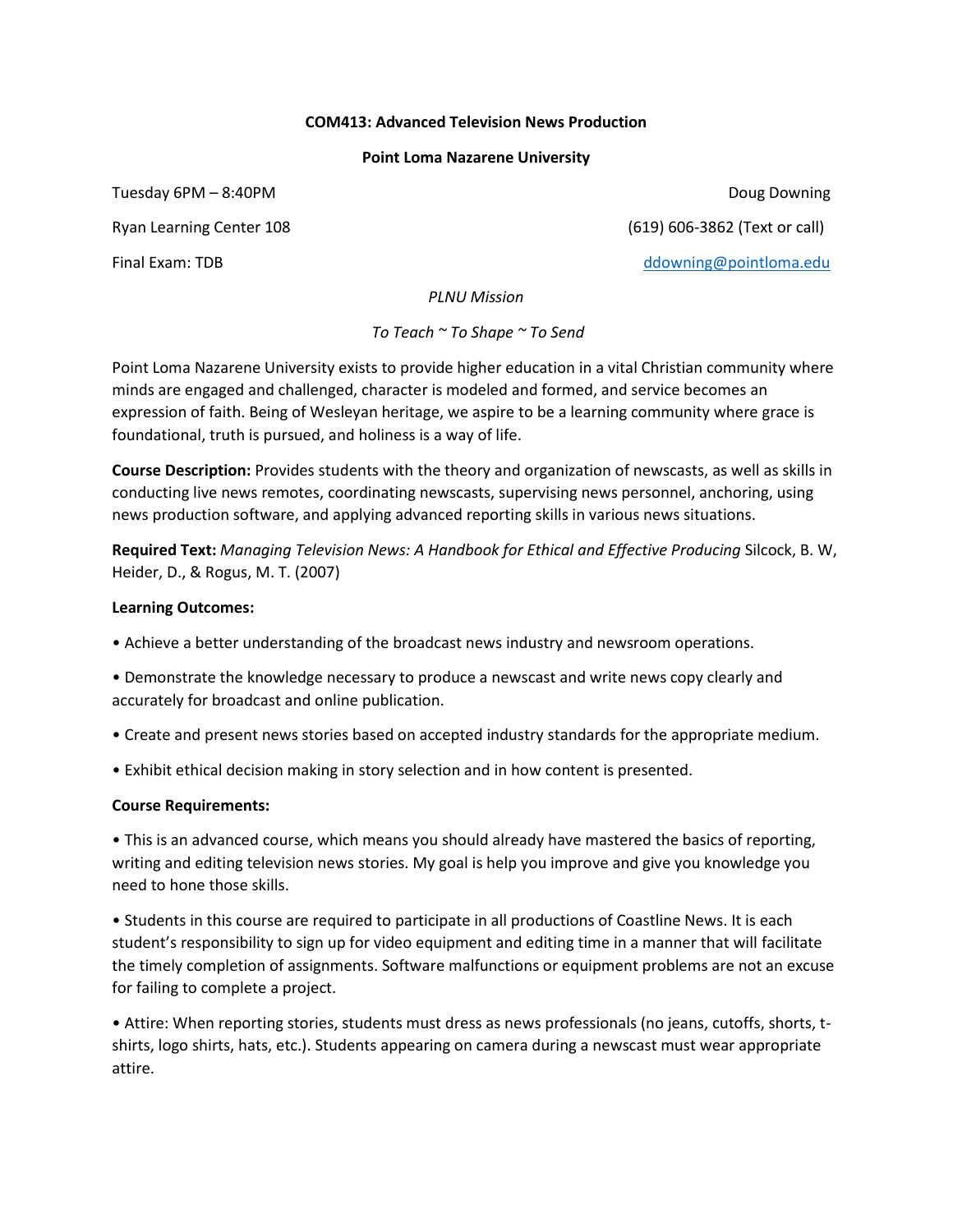# **Course Projects:**

• News viewing critiques: Students must watch at least one-half hour of local TV news a minimum of three days each week and provide a 1-2 page analysis of newscast organization and production, including story selection and angles. Critiques must be emailed to professor in one document each week before the beginning of class OR printed out by the student to discuss in class.

• News stories: Students must individually produce two packages and two VO/SOTs during the semester. Stories will not all run as packages, so be prepared to rewrite the story as a reader, VO or VO/SOT. Every package and VO/SOT needs to be submitted with a tease and website version of the story. Stories must be newsworthy, timely and, ideally, originate off campus.

• Students will work in two-person teams to produce one Coastline newscast. Responsibilities include conducting the news assignment meeting, researching story ideas, creating and organizing stories in the rundown using EZ News, monitoring reporters' story production deadlines, editing scripts for conformity to broadcast format and style, discussing writing and production issues with reporters, coordinating newscast technical crew, coordinating live shots, and supervising and monitoring the live newscast. Teams must present the rundown for discussion prior to the newscast. Following the newscast production, students will individually write a self-critique.

• Newscast assignments: In addition to producing a newscast, all students will fulfill at least four of the following six duties for Coastline at some point in the semester – News anchor, weather anchor, consumer reports producer/anchor, live shot reporter, field producer.

• Newscast promos: Student newscast teams will write and record two 30-second promotional announcements for the Coastline newscast they are producing.

• Scripts and news videos will be shown and discussed in class, and shared with outside reviewers for assessment of the broadcast journalism major.

# **Attendance**

• Students must be on time to all class sessions or send a text message to the instructor if you are late or need to miss a class. Missing class and arriving late can cause a deduction in participation points. As noted in the university catalog, students who miss 10% of class sessions will be reported to the Vice Provost of Academic Administration. Missing 20% of class sessions will result in the student being deenrolled from this course.

• In the event that you miss class, you will be expected to get notes, handouts, and assignments from someone in class and from Canvas. You are responsible for missed material.

• It is the student's responsibility to maintain his/her class schedule. Should the need arise to drop this course (personal emergencies, poor performance, etc.), the student has the responsibility to follow through (provided the drop date meets the stated calendar deadline established by the university), not the instructor. Simply ceasing to attend this course or failing to follow through to arrange for a change of registration (drop/add) may result in a grade of F on the official transcript.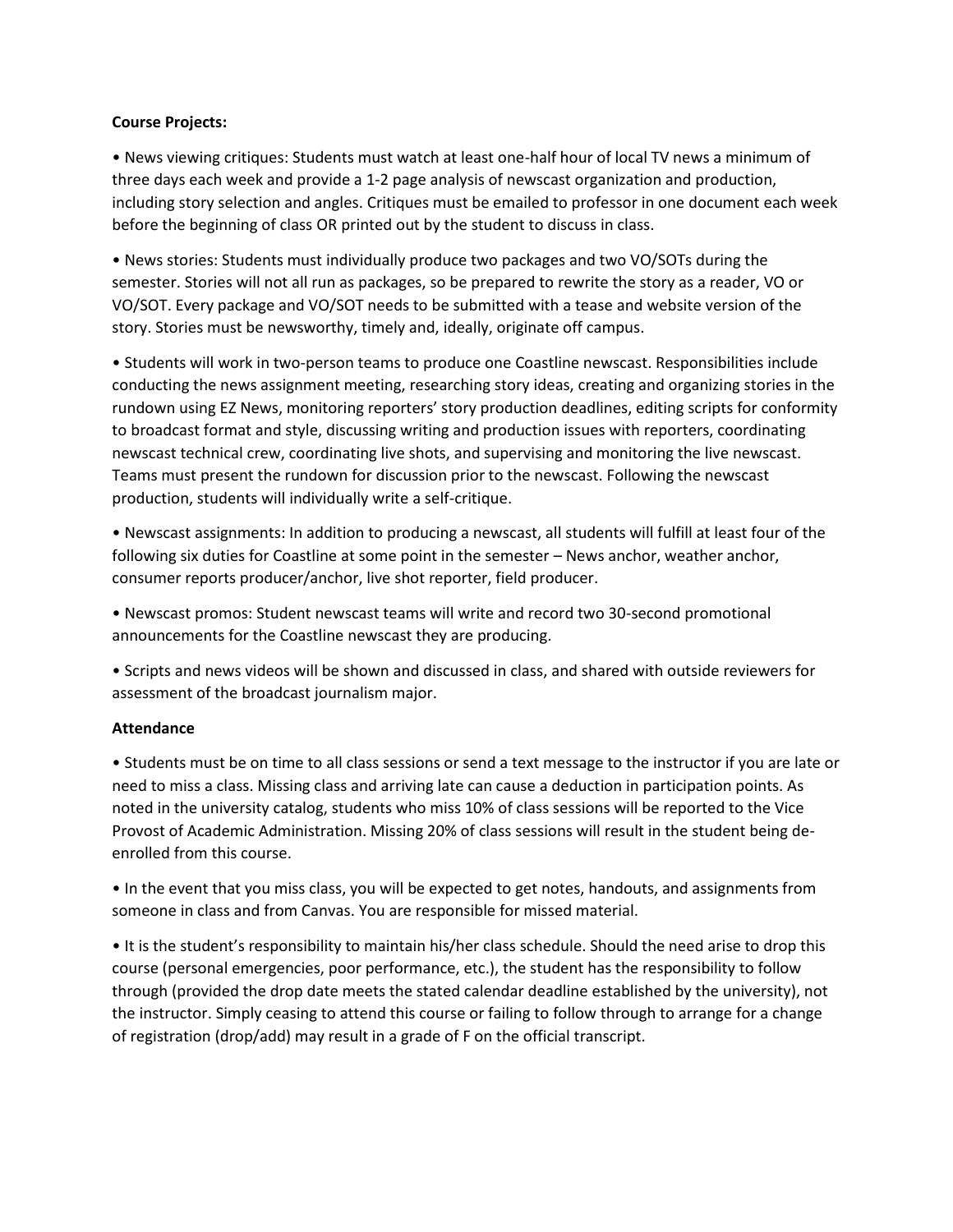# **Technology Policy**

Students may use computers during class to take notes but not for checking email or Web browsing. Cell phones are not allowed during class. Making audio or video recordings of class sessions are not allowed. Students may not mass distribute any course materials or content in any form (print or online) without permission of the instructor.

# **Academic Accommodations**

While all students are expected to meet the minimum academic standards for completion of this course as established by the instructor, students with disabilities may request academic accommodations. At Point Loma Nazarene University, students must request that academic accommodations by filing documentation with the Disability Resource Center (DRC), located in the Bond Academic Center. Once the student files documentation, the Disability Resource Center will contact the student's instructors and provide written recommendations for reasonable and appropriate accommodations to meet the individual needs of the student. See Academic Policies in the (undergrad/graduate as appropriate) academic catalog. Academic Honesty Students should demonstrate academic honesty by doing original work and by giving appropriate credit to the ideas of others. As stated in the university catalog, "Academic dishonesty is the act of presenting information, ideas, and/or concepts as one's own when in reality they are the results of another person's creativity and effort. Such acts include plagiarism, copying of class assignments or other fraudulent behavior on examinations. Essentially, if you turn in work that is another person's work, without giving credit to the original person, it is plagiarism and is punishable by an automatic failing grade in this class (see PLNU's Academic Policies for more details). FERPA Policy In compliance with federal law, neither PLNU student ID nor social security number should be used in publicly posted grades or returned sets of assignments without student written permission. This class will meet the federal requirements by distributing all grades and papers individually. Also in compliance with FERPA, you will be the only person given information about your progress in this class unless you have designated others to receive it in the "Information Release" section of the student portal. See Policy Statements in the undergrad student catalog.

**Changes to Syllabus:** The instructor reserves the right to make amendments, additions or deletions to this syllabus. It is each student's responsibility to stay current and be aware of any changes.

## **Assignment Values**

Newscast production/self-critique – 20 points Packages (2 total: 15 EACH) – 30 points VO/SOTs (2 total: 10 EACH) – 20 points Newscast roles – 20 points Newscast promos – 10 points Weekly news viewing critiques (12 total) – 60 points Class participation, news quizzes & story topics – 40 points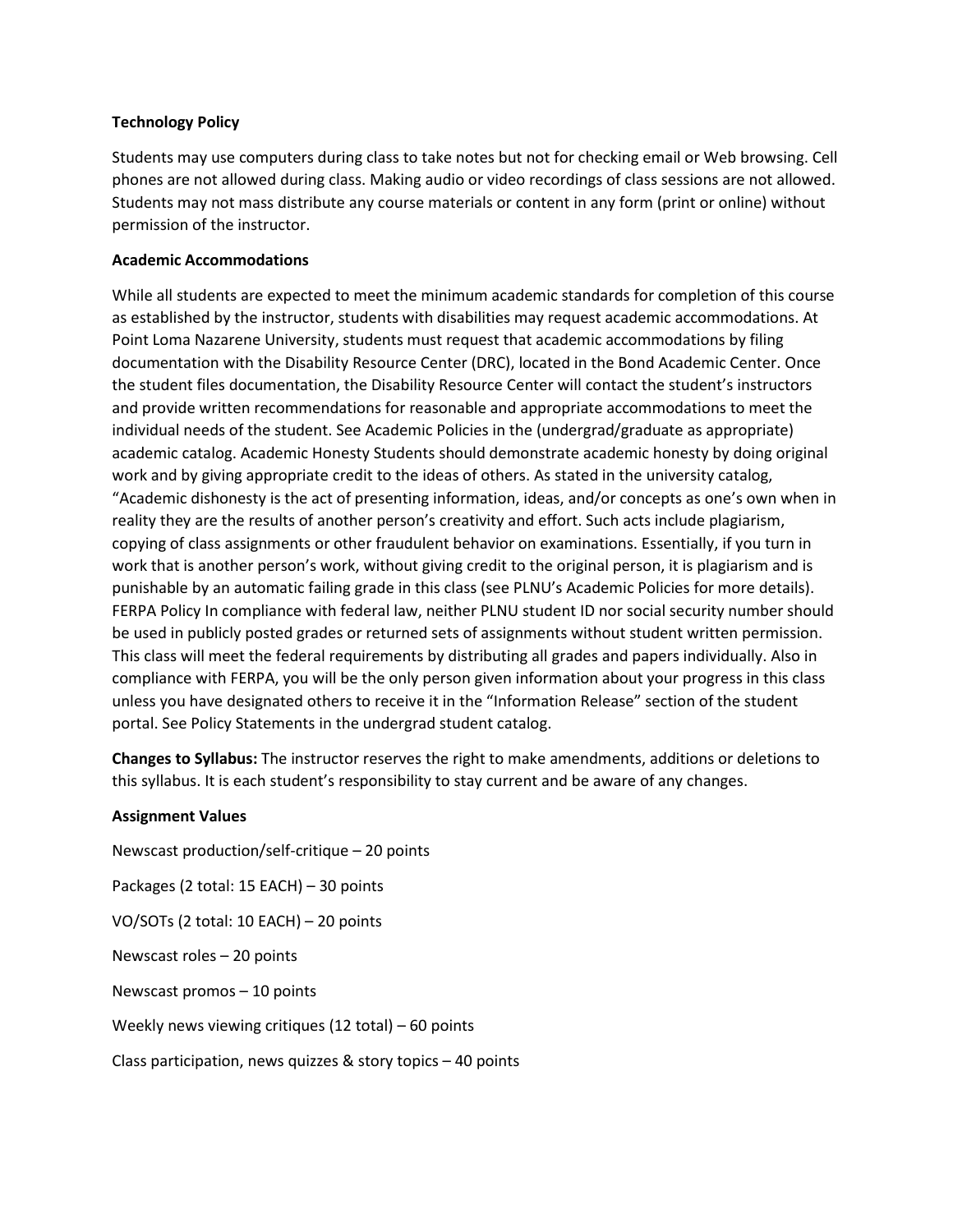#### **Grading Scale**

A 180 – 200

B 160 – 179

 $C$  140 – 159

D 125 – 140

## **Course Calendar**

### Sept. 6

Course introduction

Discussion: Structure of a newscast, role of the producer and determining a lead story

Exercise: Interviewing, rundowns and script layout

### Sept. 13

Weekly news viewing critique due

Topic for Coastline VO/SOT #1 due

Discussion: Newsroom roles and responsibilities

#### Sept. 20

Weekly news viewing critique due Coastline VO/SOT #1 due

Exercise: Rundowns and script writing

## Sept. 27

Weekly news viewing critique due Topic for Coastline pkg #1 due

Discussion: Ethics in producing

# Oct. 4

Weekly news viewing critique due

Discussion: Writing for the web

Exercise: Rundowns and script writing

## Oct. 11

Weekly news viewing critique due #1

Coastline pkg, tease and web version due

# Oct. 18